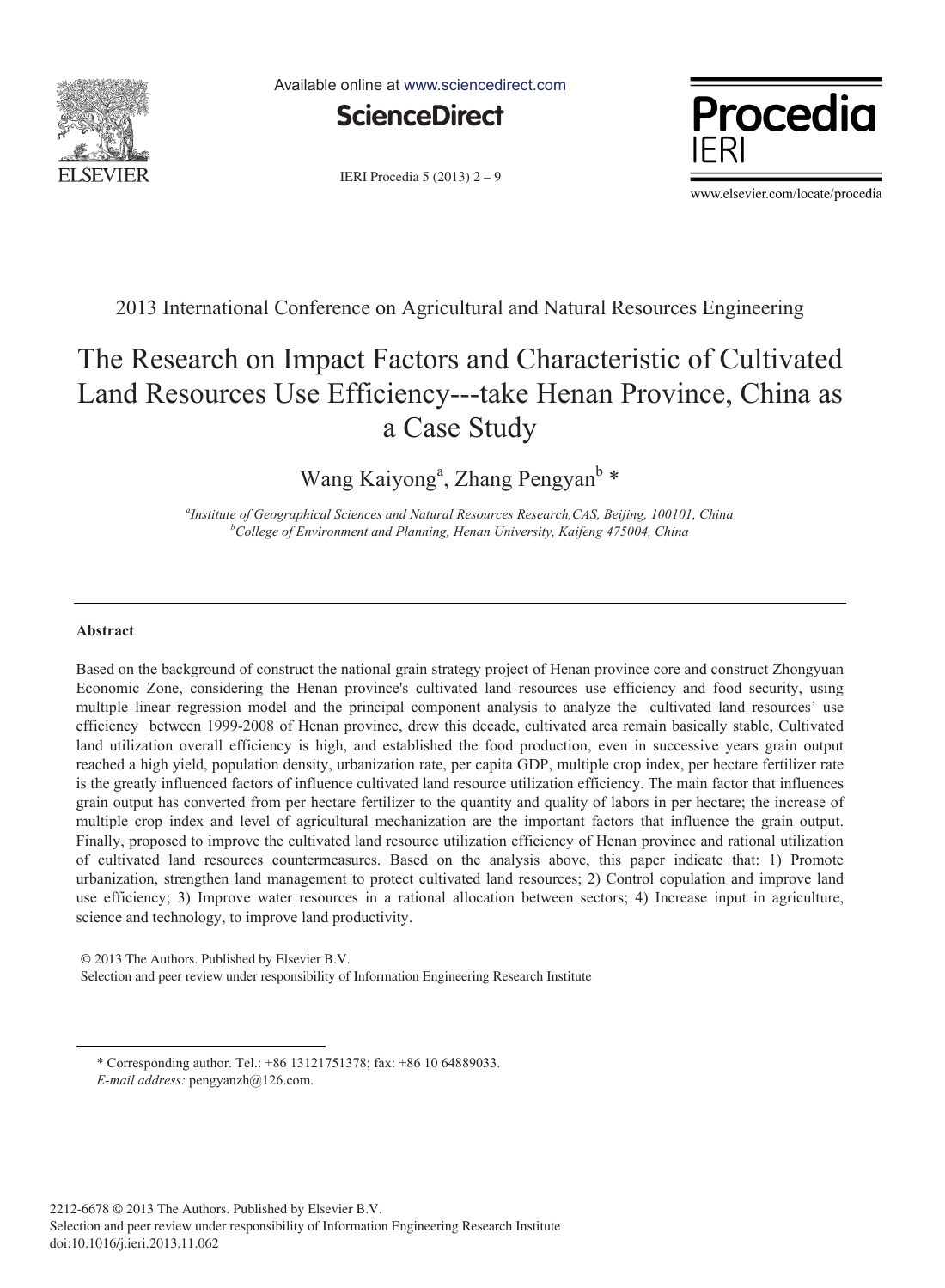*Keywords:* Cultivated land resources; Use efficiency; The principal component analysis; Henan province;

#### **1. Main text**

Cultivated land is the scarcest and most valuable resources in the development of China's agriculture and rural economy, which plays an indispensible and foundational role in the sustainable development of the agriculture and domestic economy. As China is a country with the biggest population, its sufficiency rate of grain has important effect on its domestic food production and the development tendency of its consumption and agriculture. Since 1980s, the cultivated land supply of our country has shown a continuous decrease, getting the food demand and cultivated land supply into a tight balance. The contradiction between the balanced quantity and the decreasing quality has become a prominent problem in our country's use of cultivated land resources. The improving of the land resources use benefit, apart from being limited by the natural condition of the region, is also closely related to the regional social economic development, planting patterns, farming habits, investment capability and cultivated land infrastructure construction, etc. The scarcity and shortage of the cultivated land resources in our country have become factors to limit the survival and development in our country. In provinces such as Shandong, Guangdong, Hubei, Guangdong and Guizhou, the use benefit of cultivated land has shown a decreasing tendency. The newly published The Plan of Increasing One Hundred Billion Jin More Grain Production Capability (2009-2020) by the State Council has also stressed the importance of protecting the cultivated land and food security, and set more accurate goals and more detailed measures for the land protection and grain production.

The Henan Province has been one of the major grain producing regions in our country for many years, and makes great contribution to our country's food security. With the quick development of social economy, Henan as an agriculture giant will play an increasingly important role in ensuring the country's food supply and security. As the major grain producing region, the total grain output of which accounts for 10% of the total output in China, Henan not only is very important to ensure the whole country's food security, the problems occurred in the land use are also typical and have representativeness. With the development of social economy in Henan, many relevant factors related to cultivated land resources use change day by day. The grain production is not so steady and varies greatly, which have significant effect on regional food security.

The research and discuss on the factors that will influence the use of cultivated land resources are helpful to recognize and reveal the main problems in regional food production, and have important reference value for making and adjusting policies about the use of cultivated land and improving the ways of land resources use. This paper analyzes the cultivated land use benefit in Henan Province in 1999 and 2008 by means of principal component analysis (PCA), and discusses the main factors that influence the use benefit of cultivated land resources in Henan, as well as the influencing mechanism and relevant measures and suggestions to solve the problems.

## **2. The general situation of the region under the research**

Henan Province is one of the regions which is the earliest to develop and exploit agriculture, so its degree of land exploitation is high, and the use patterns are complex and diversified, the distribution differences of land quality can obviously be seen. According to the land investigation in 2008, Henan Province has a total area of 165,500 square kilometers, including cultivated land118, 895,600 Mu, garden land 4,708,700 Mu, woodland 28,241,500 Mu, grassland 215,700 Mu, other agriculture land 15,122,400 Mu, residential area and independent industrial area 28,241,500 Mu, transportation land 1,825,500 Mu, water conservancy projects land 2,732,400 Mu, other land 8,510,100 Mu, with 1.20 Mu cultivated land per capita. There are 153,800 Mu